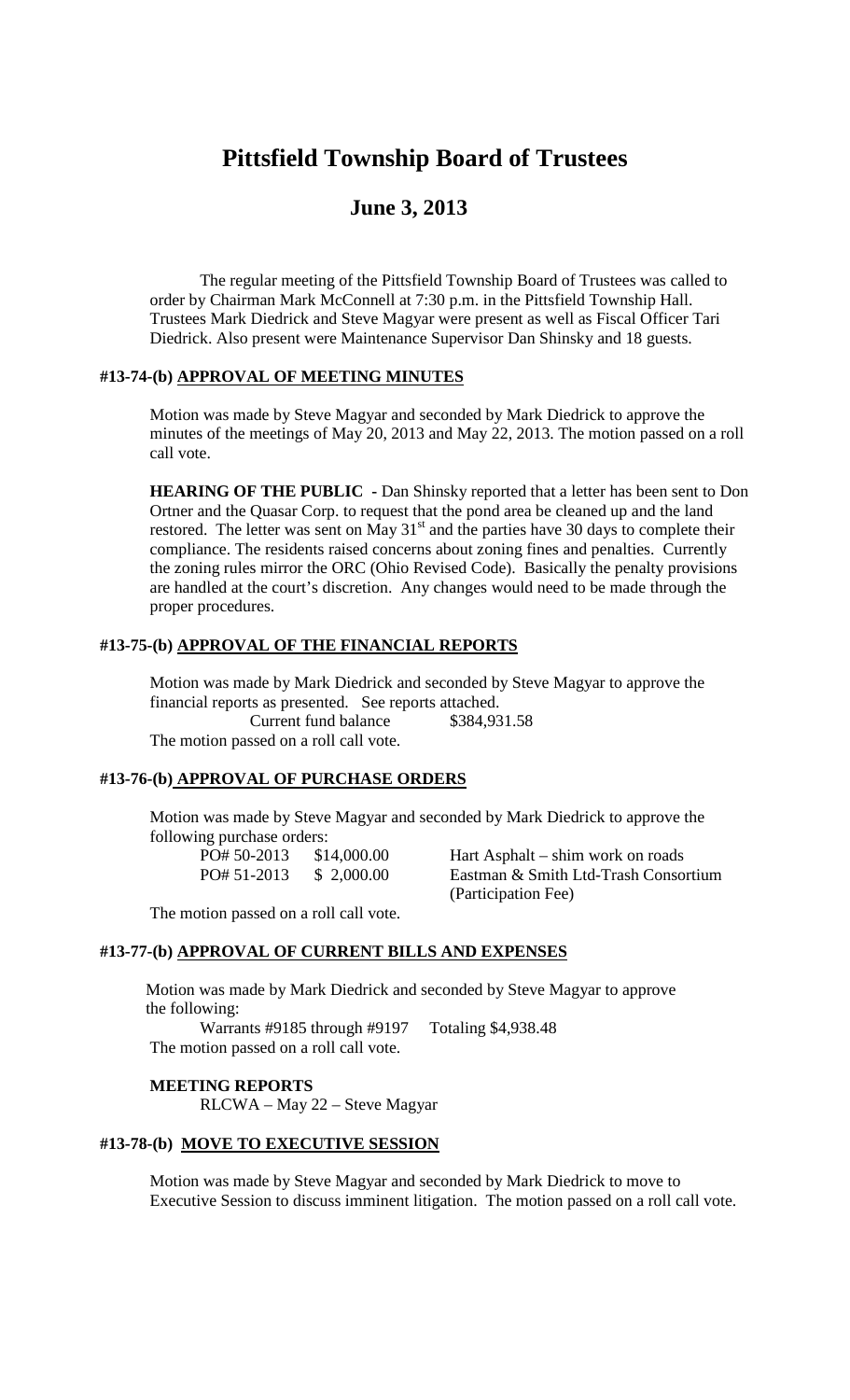### **#13-79-(b) RETURN TO REGULAR SESSION**

Motion was made by Steve Magyar and seconded by Mark Diedrick to return to the Regular Session. The motion passed on a roll call vote.

Steve Magyar gave an update on the issue concerning the removal of representative Mark McConnell from the Rural Lorain County Water Board. It has been recommended that the Township petition the court with a records request concerning the authority to appoint and remove a township representative.

#### **#13-80 APPROVAL TO PROCEED WITH A RECORDS REQUEST FROM RURAL LORAIN COUNTY WATER AUTHORITY CONCERNING THE APPOINTMENT AND REMOVAL OFA TOWNSHIP REPRESENTATIVE**

Motion was made by Steve Magyar and seconded by Mark Diedrick to proceed with a records request made to Rural Lorain County Water Authority concerning the appointment and removal of a township representative. Steve Magyar and Mark Diedrick voted yes. Mark McConnell abstained from the vote.

#### **OLD BUSINESS –**

Steve Magyar gave an update on the Lorain County Trash Consortium.

### **#13-81 APPROVAL TO ACCEPT THE CONTRACT AND TO PARTICIPATE IN THE THE LORAIN COUNTY TRASH CONSORTIUM**

Motion was made by Steve Magyar and seconded by Mark Diedrick to accept the contract and to participate in the Lorain County Trash Consortium. The motion passed on a roll call vote.

#### **#13-82 APPROVAL TO MAKE APPLICATION TO THE LORAIN COUNTY SOLID WASTE MANAGEMENT DISTRICT FOR GRANT FUNDS TO UPGRADE EQUIPMENT IN THE PARK OR PLAYGROUND AREA**

Motion was made by Mark Diedrick and seconded by Steve Magyar to make application to the Lorain County Solid Waste Management District for grant funds to be used to upgrade equipment in the park or playground area. The motion passed on a roll call vote.

#### **#13-83 APPROVAL TO ACCEPT THE BID FROM LYTLE CONSTRUCTION FOR THE CHIP AND SEAL PROJECTS FOR 2013**

Motion was made by Mark Diedrick and seconded by Steve Magyar to accept the bid from Lytle Construction for the chip and seal roadwork projects for 2013, pending approval by the County Engineer's Office. The motion passed on a roll call vote.